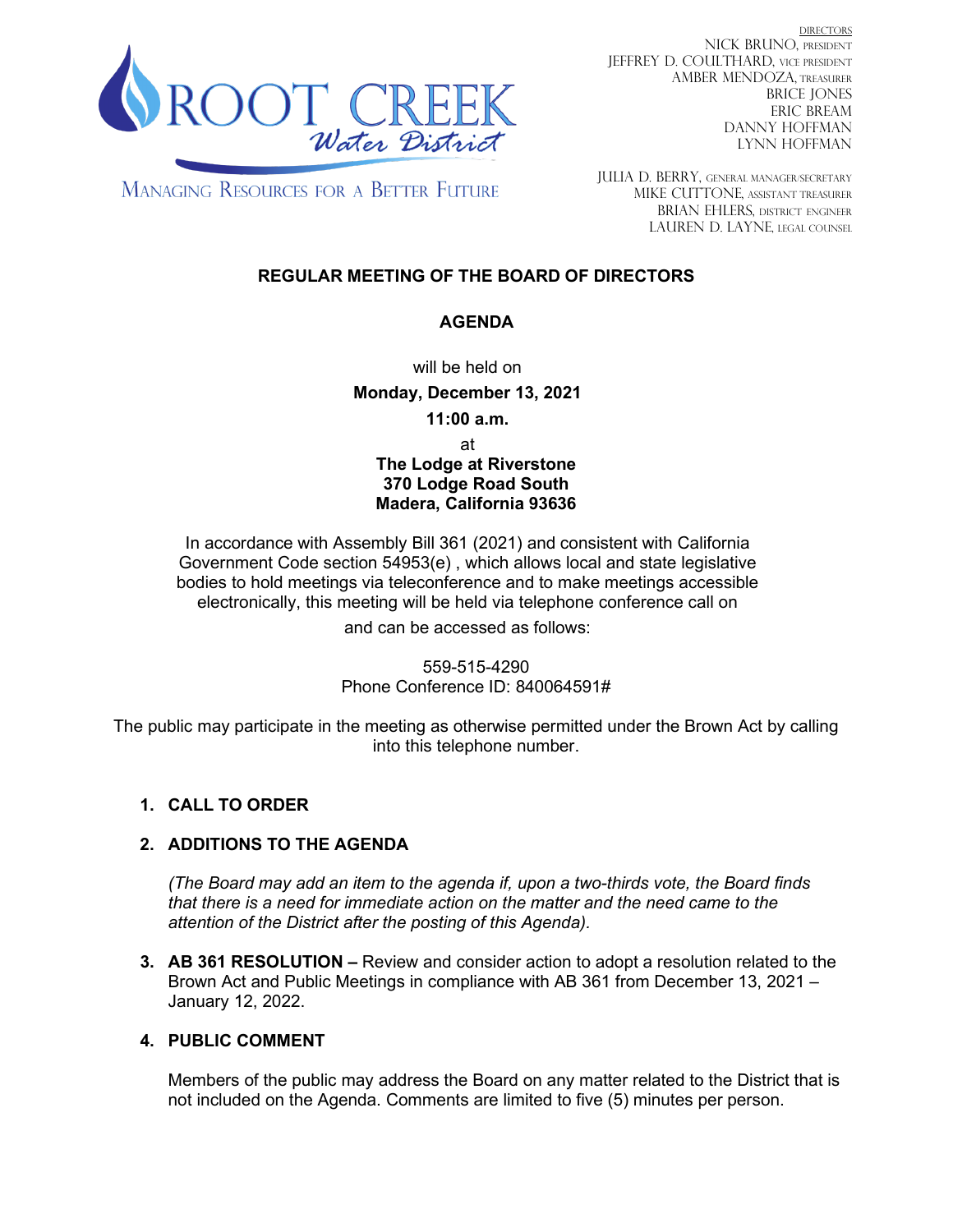## **5. POTENTIAL CONFLICT(S) OF INTEREST**

*(Any Board member who has a potential conflict of interest may now identify the item and recuse himself or herself from discussing and voting on the matter.)*

- **6. CONSENT CALENDAR** Review and Consider for Action:
	- **a.** Approval of minutes of the regular board meeting on November 15, 2021.
	- **b.** Acceptance of the financial statements for the month of October 2021.

#### **7. CORRESPONDENCE**

*(Members of the Board or Staff may provide comment on any timely matter related to the District that is not included on the agenda.)*

- **8. BOARD ACTION ITEMS**  The Board may take action on any of the following items:
	- **a. Tenth Amendment to the Infrastructure Lease –** Review and consider action to extend the infrastructure lease between the Root Creek Water District and Riverstone Development, LLC to December 31, 2022.
	- **b. Conversion of Ag Well 277 –** Review and consider action to enter into an agreement for services with Provost & Pritchard in amount not to exceed \$225,000 and establish a new budget item.
	- *c.* **Wastewater Treatment Facility Dewatering and Equipment –** Review and consider action to enter into an agreement for services with Provost & Pritchard for the design of dewatering facility and initial design of the permanent Wastewater Plant, not to exceed \$245,000 *Budget Item 400,000 GPD WWTF 900.03d.*
	- **d. Water Treatment Facility** Review and consider action to enter into an agreement for services with Provost & Pritchard to design an iron and manganese plant; in amount not to exceed \$476,000 and establish a new budget item.
	- **e. Irrigation Expansion –** Review and consider taking action to enter an agreement for services with Provost & Pritchard for administration and permitting of the irrigation pipeline expansion; in an amount not to exceed 335,000 *Budget Item Engineering 620.04.*
	- **f. District Standards and Specifications –** Review and consider taking action to update District Standard Specifications for Public Works Improvements.
		- **i.** D-8 Storm Type A Drainage Inlet